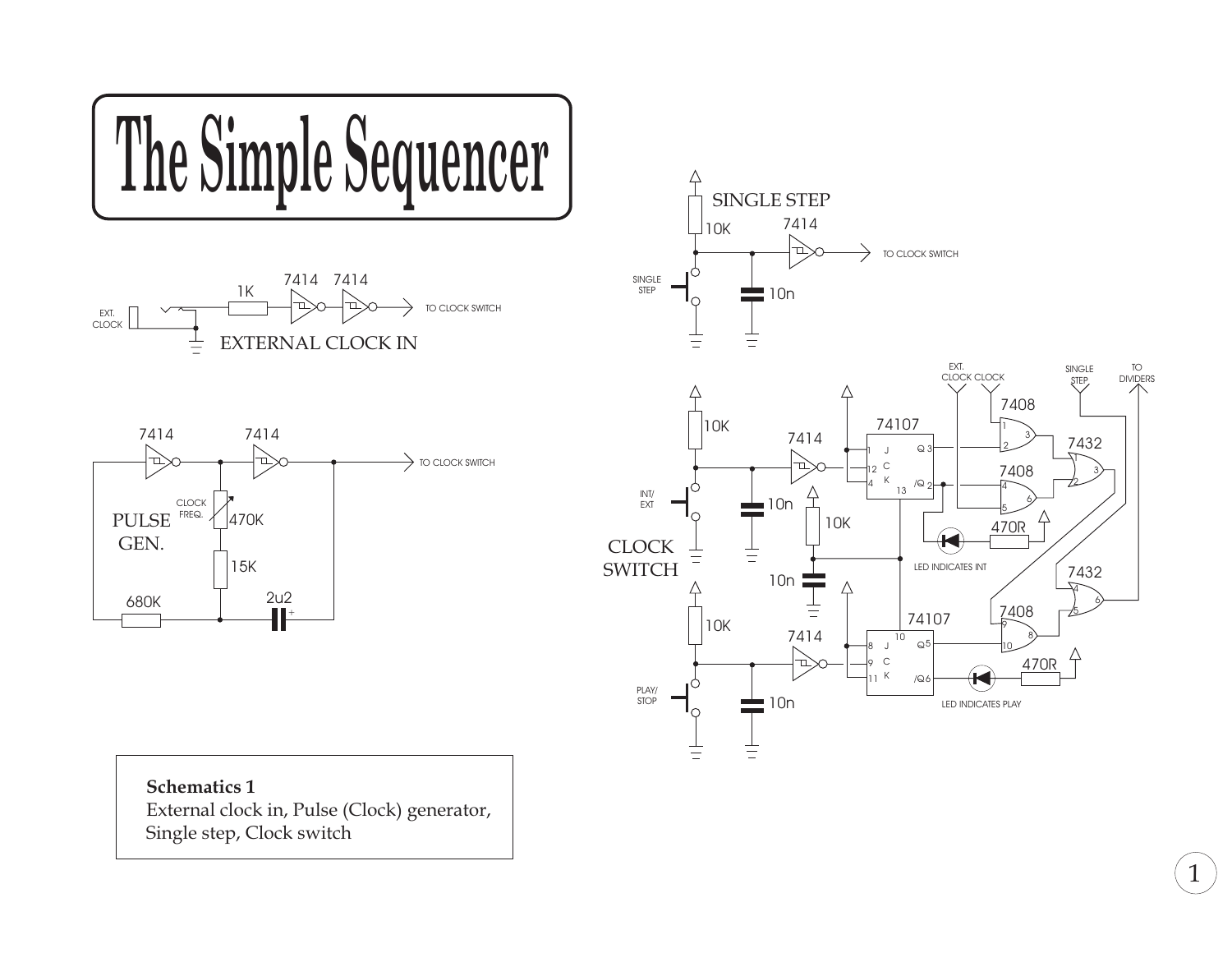

2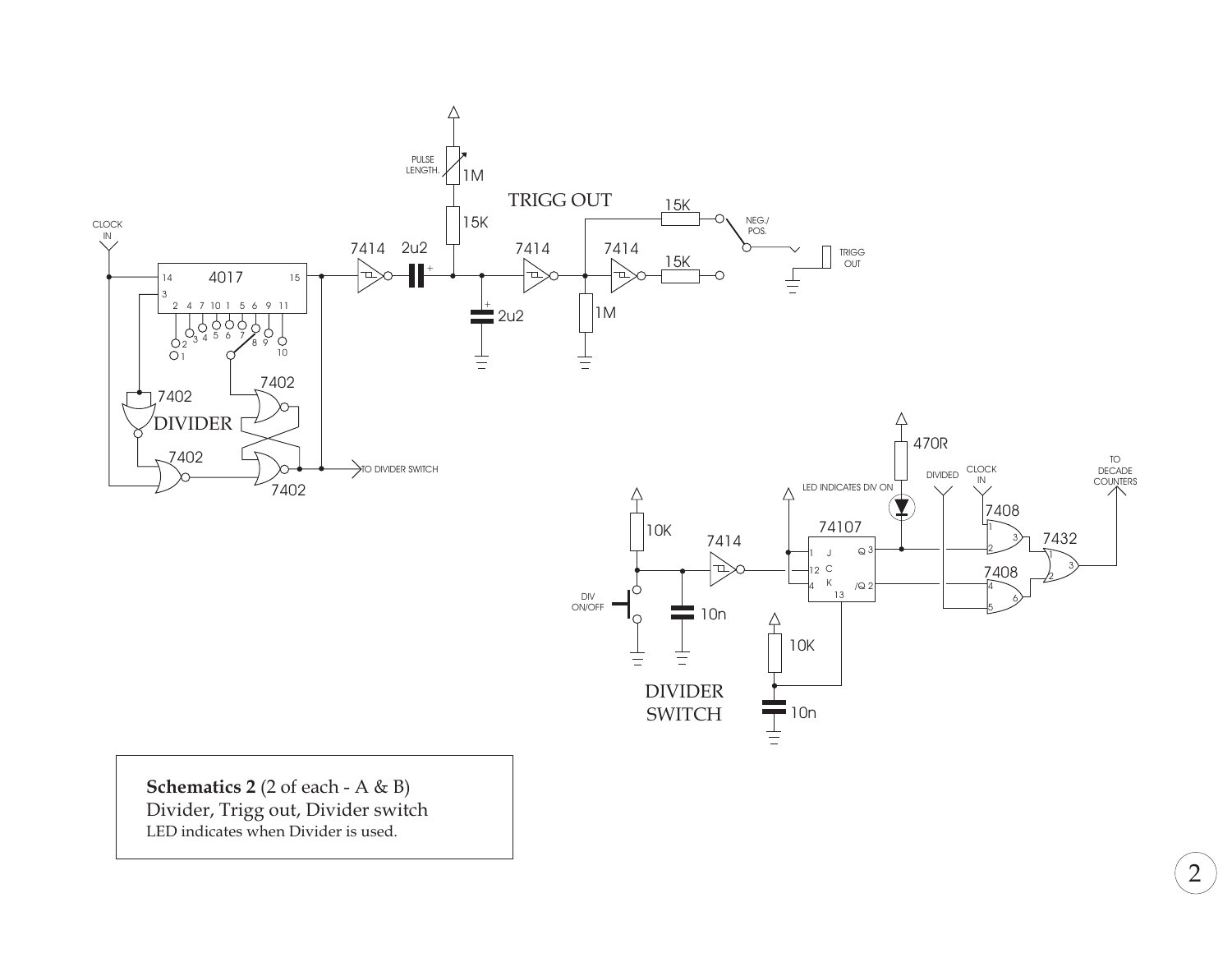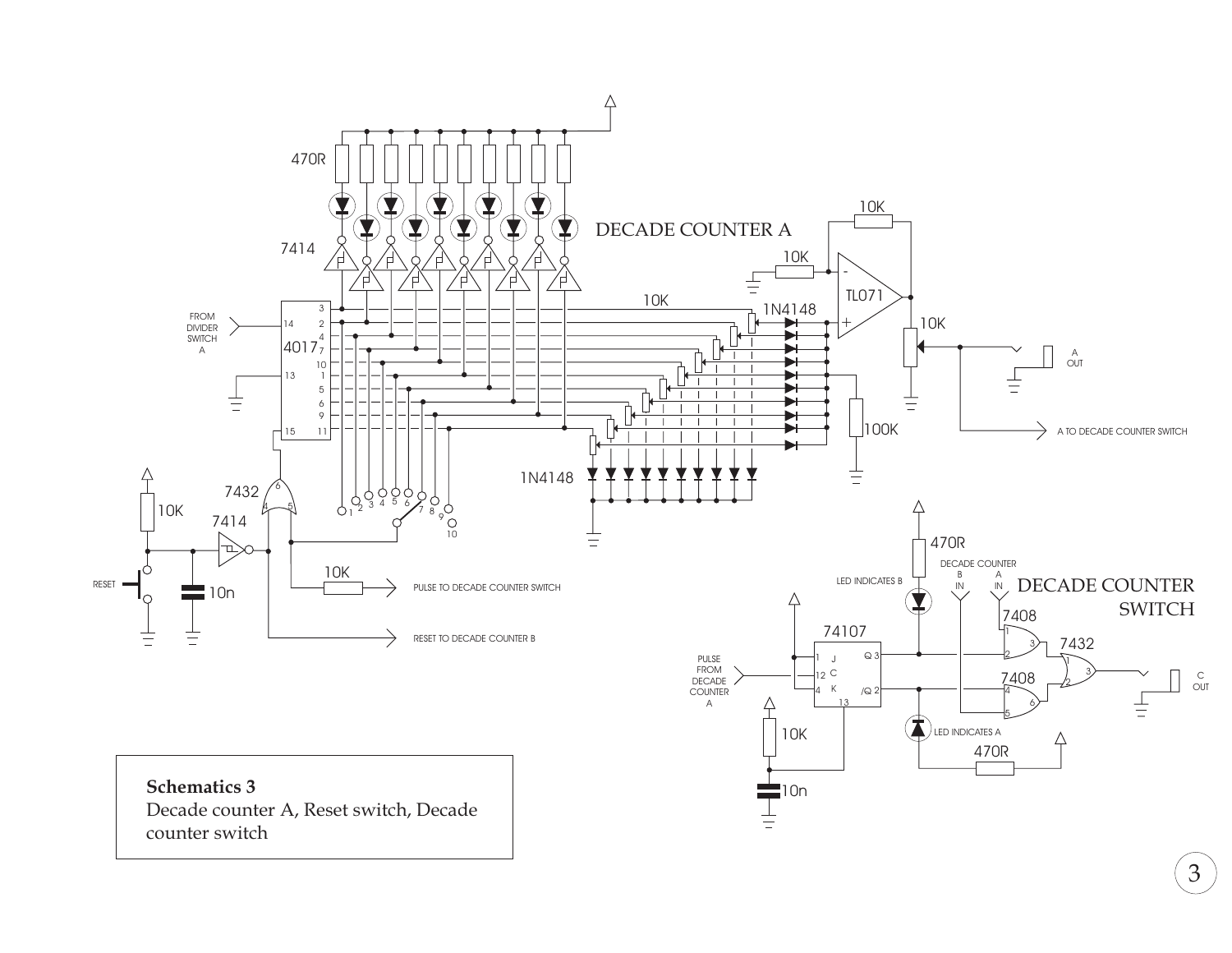

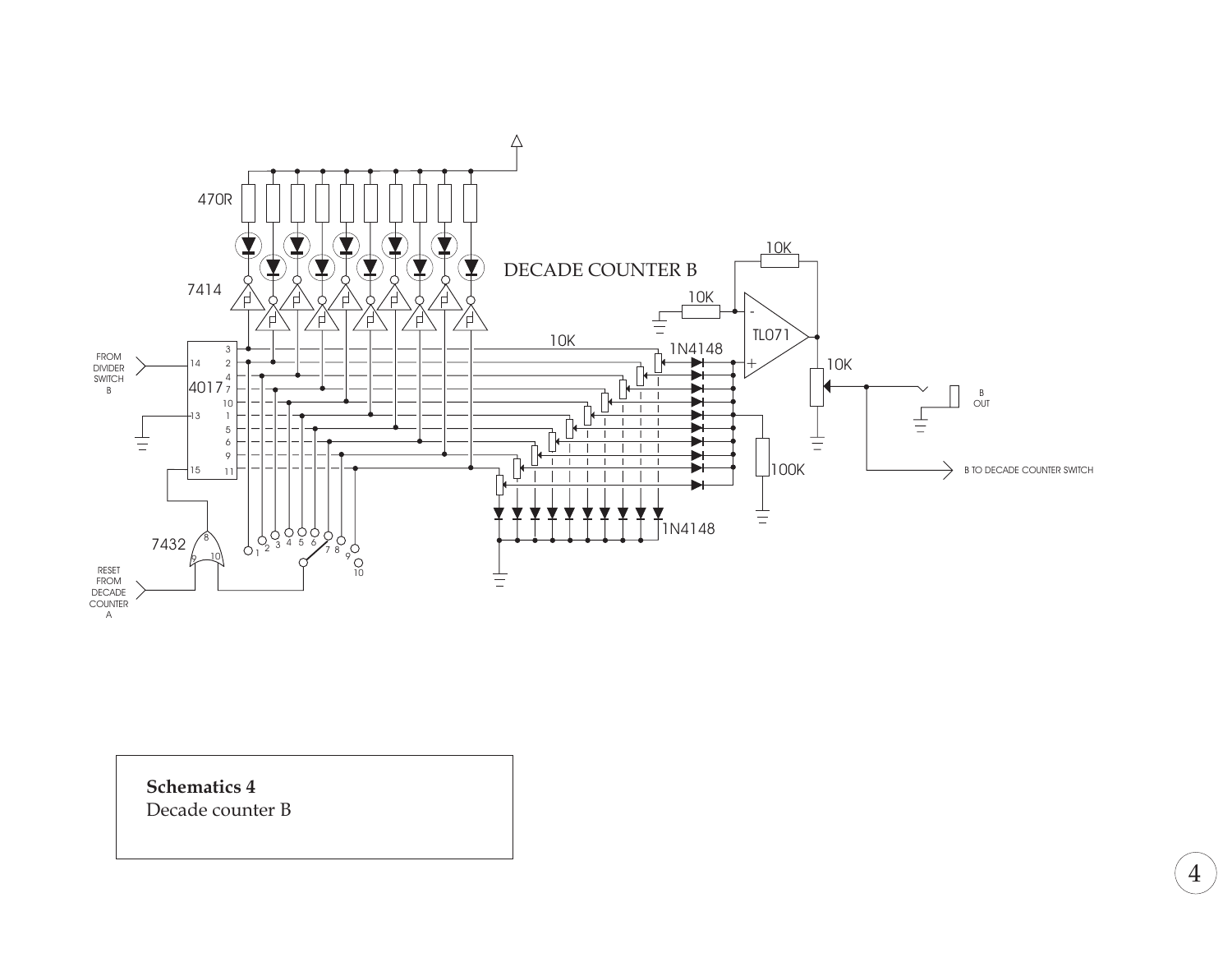

**Layout** The Simple Sequencer (60%)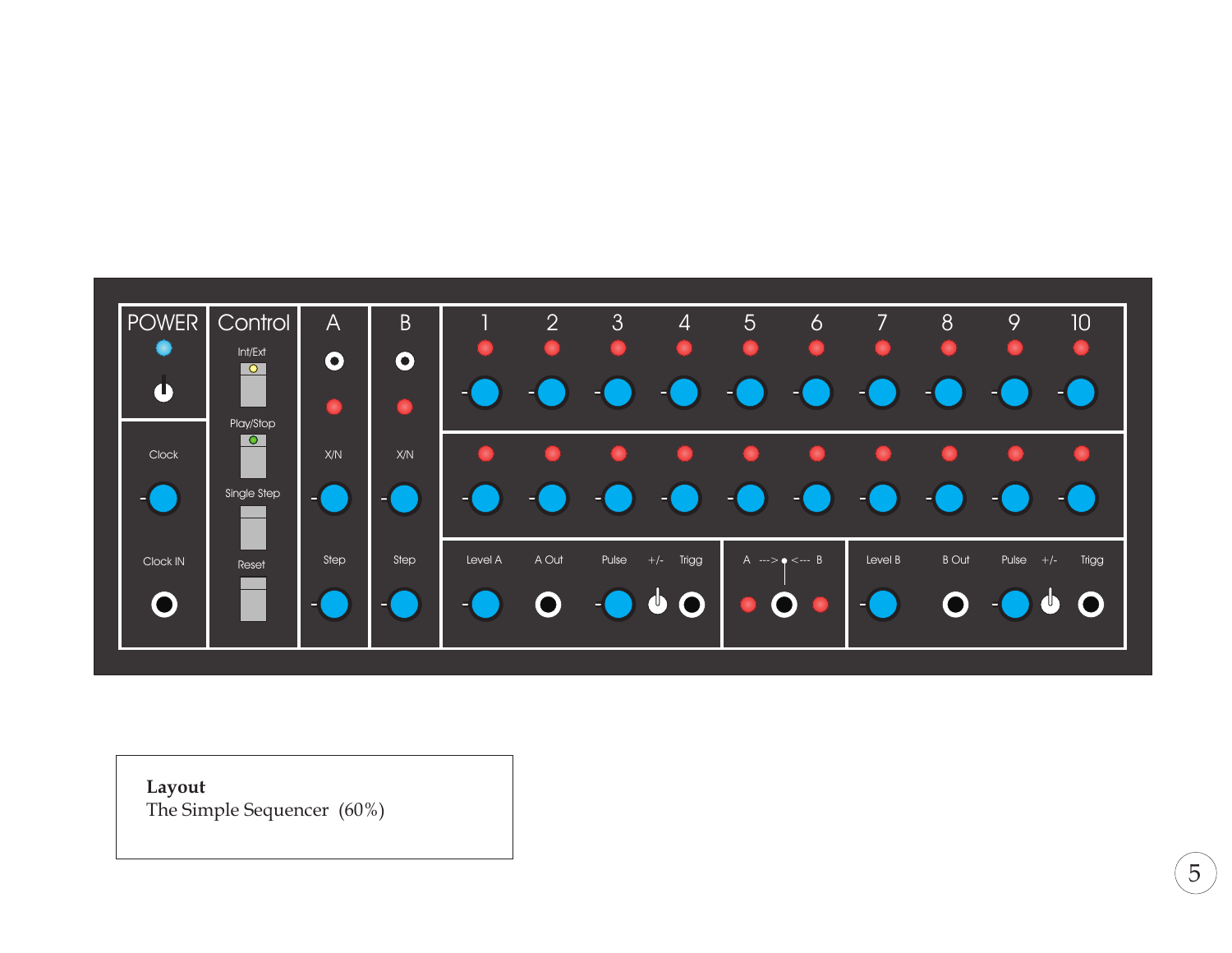### **PCB 1 (35x130)**

Switch board. Internal/External clock, Play/Stop, Single Step, Reset

## **Parts placing PCB** (35x130)



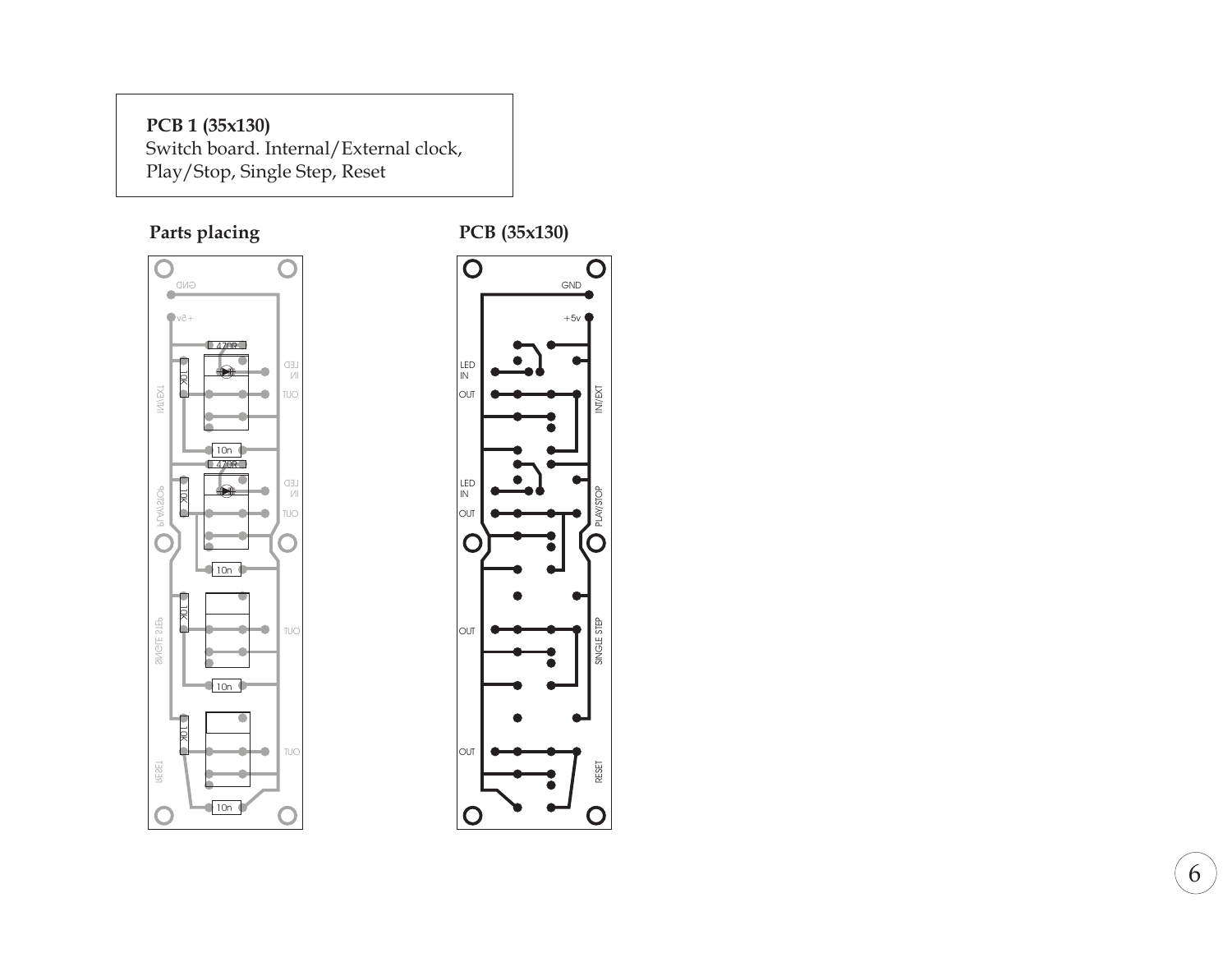# **PCB2 (120x80)**

Step 1 to 5, channel A and <sup>B</sup>



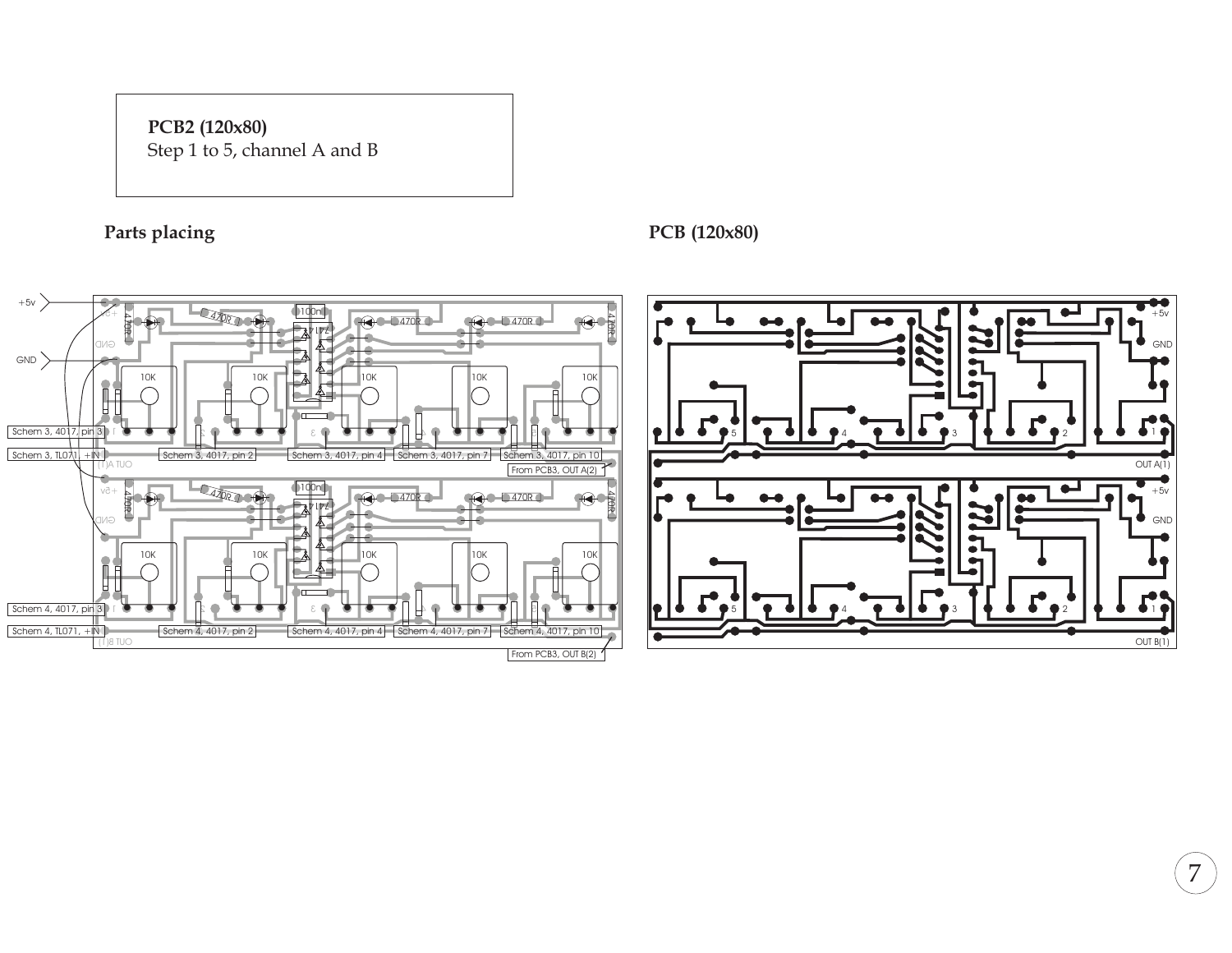## **PCB3 (120x80)** Step 6 to 10, channel A and <sup>B</sup>



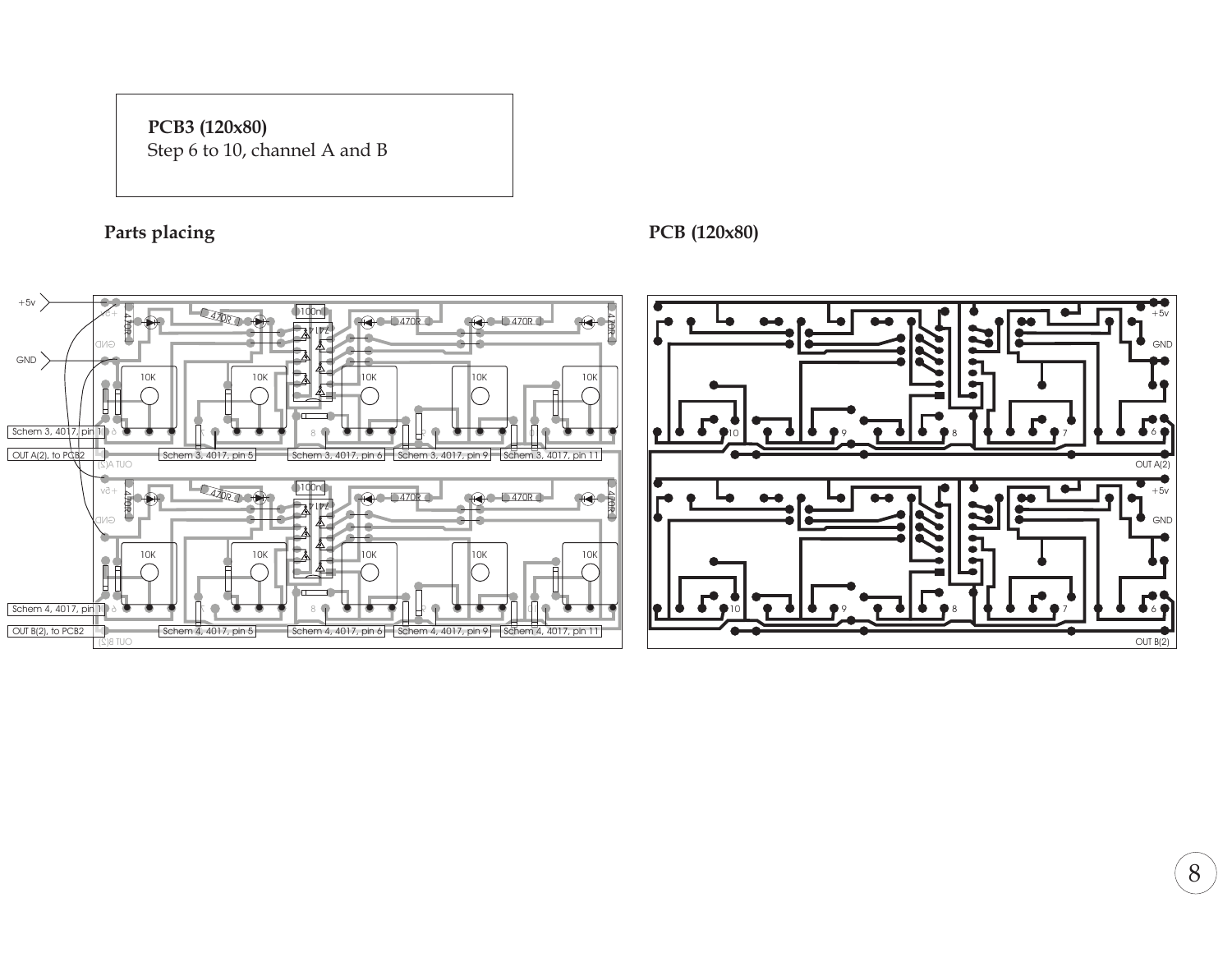**PSU Schematic** Decade counter A, Decade counter B Decade counter switch



### **Parts list**

 $R1 = 330R$  $R2, R3 = 450R$  $R4, R5, R7 = 33R$  $R6 = 1.6k$ VR1, VR2, VR3 <sup>=</sup> 10k  $C1, C2 = 2200uF$ C3, C4, C7 =  $100nF$ C5, C6, C8 <sup>=</sup> 22uF D1, D2, D3, D4, D9, D10 <sup>=</sup> 1N4001 D5,  $D6 = 16v$  zener

 $D11 = 5.6v$  zener D7, D8, D12 <sup>=</sup> BT152 400R  $BR1, BR2 = KBP204G$  $T1, T2, T3 = LM317T$ Fuse $1,$  Fuse $2 = 1.0$  A